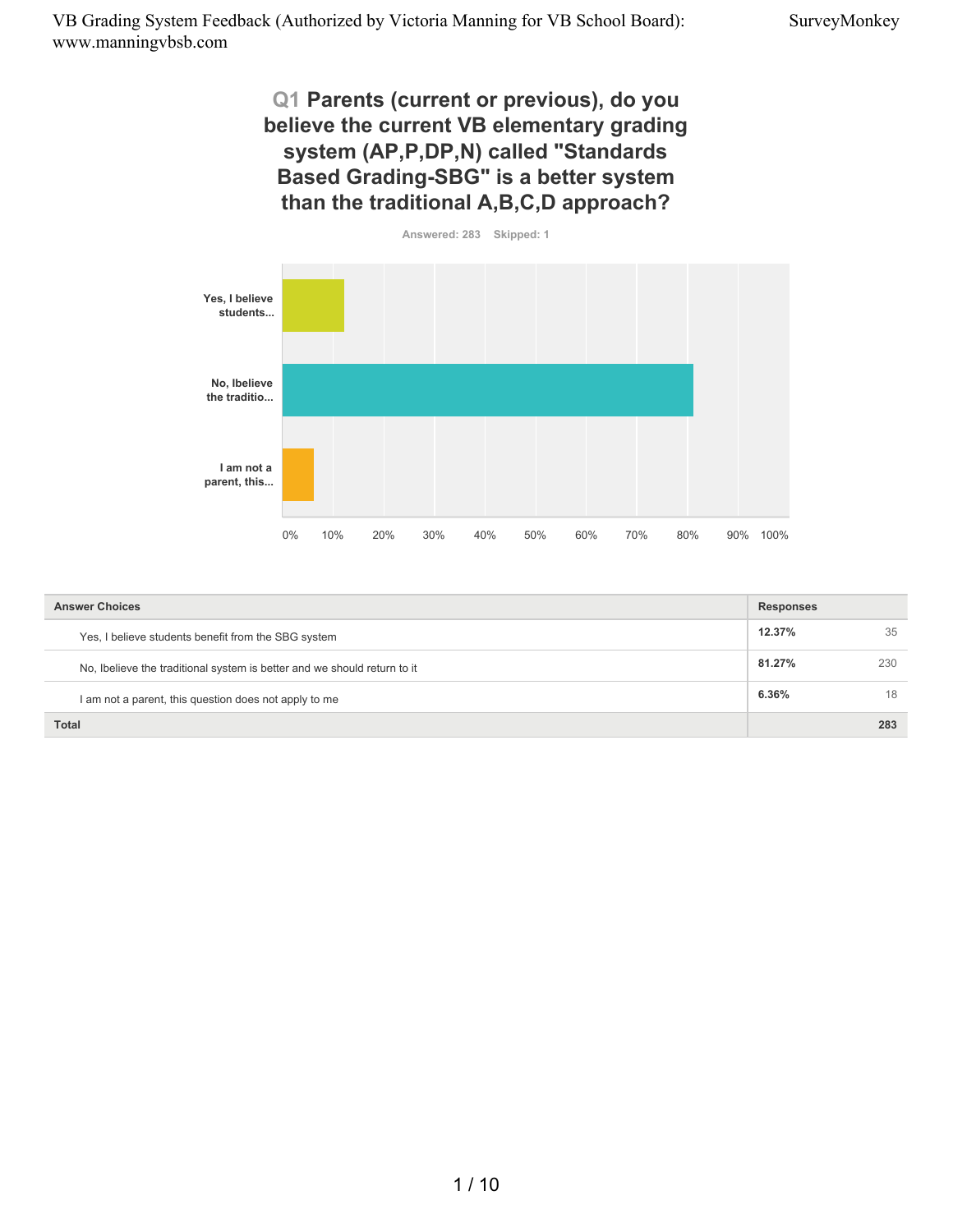# **Q2 Teachers, do you believe the current VB elementary grading system (AP,P,DP,N) "Standards Based Grading-SBG" is a better system than the traditional A,B,C,D,E system that was in place prior to this new program?**



| <b>Answer Choices</b>                                                  |        |     |
|------------------------------------------------------------------------|--------|-----|
| Yes, I believe I am a more effective teacher because of the new system | 5.11%  | 14  |
| No, I believe we should switch back to the traditional system          | 30.29% | 83  |
| I am not a teacher, this question does not apply to me                 | 64.60% | 177 |
| <b>Total</b>                                                           |        | 274 |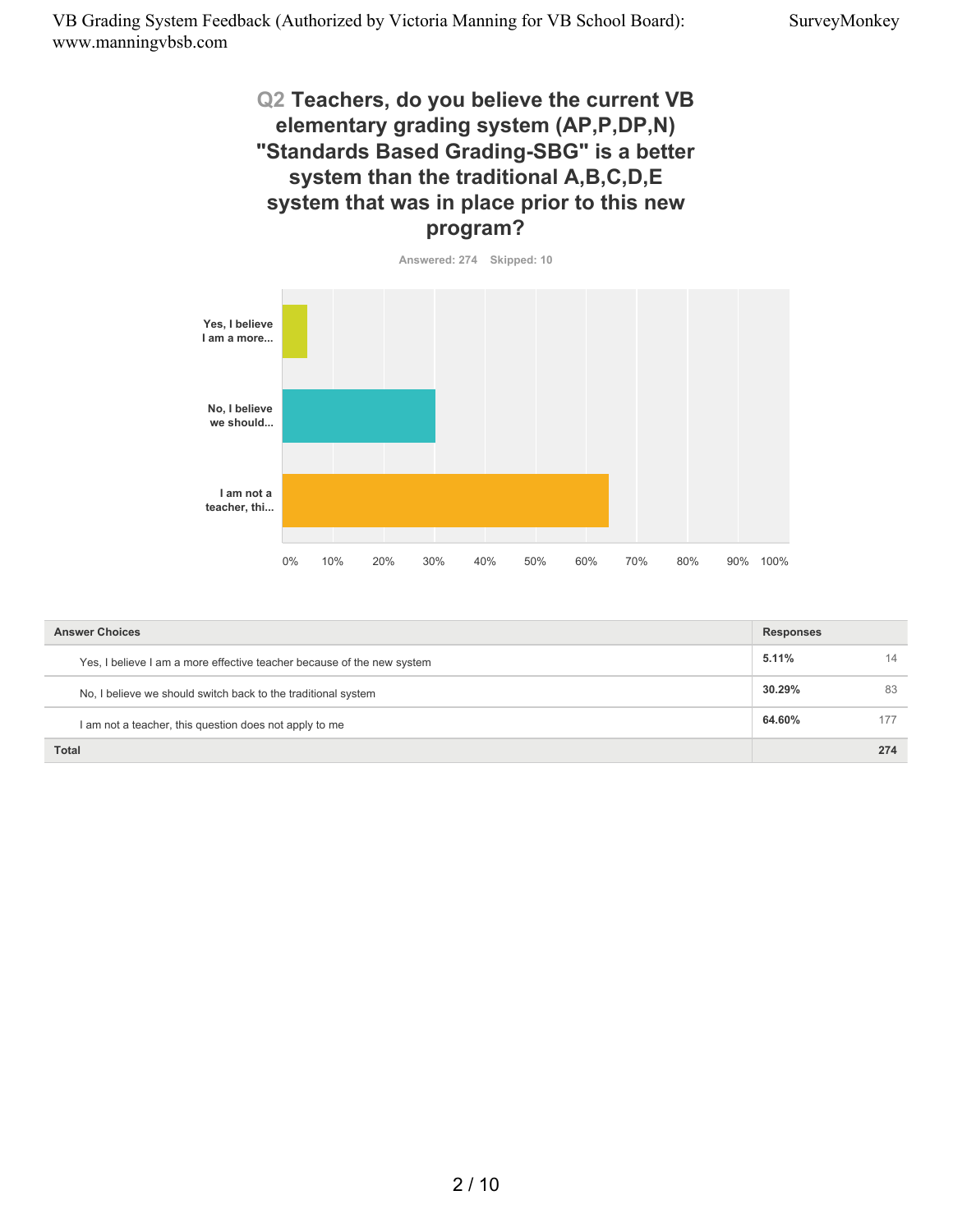## **Q3 Any VB Resident-- homework has been removed in most of our elementary schools. Do you believe elementary students should receive homework?**



| <b>Answer Choices</b>                                                                              | <b>Responses</b> |     |
|----------------------------------------------------------------------------------------------------|------------------|-----|
| Yes, a reasonable amount of homework that reinforces learning is important at the elementary level | 64.18%           | 181 |
| No, students work hard enough in school they should not have homework                              | 35.82%           | 101 |
| <b>Total</b>                                                                                       |                  | 282 |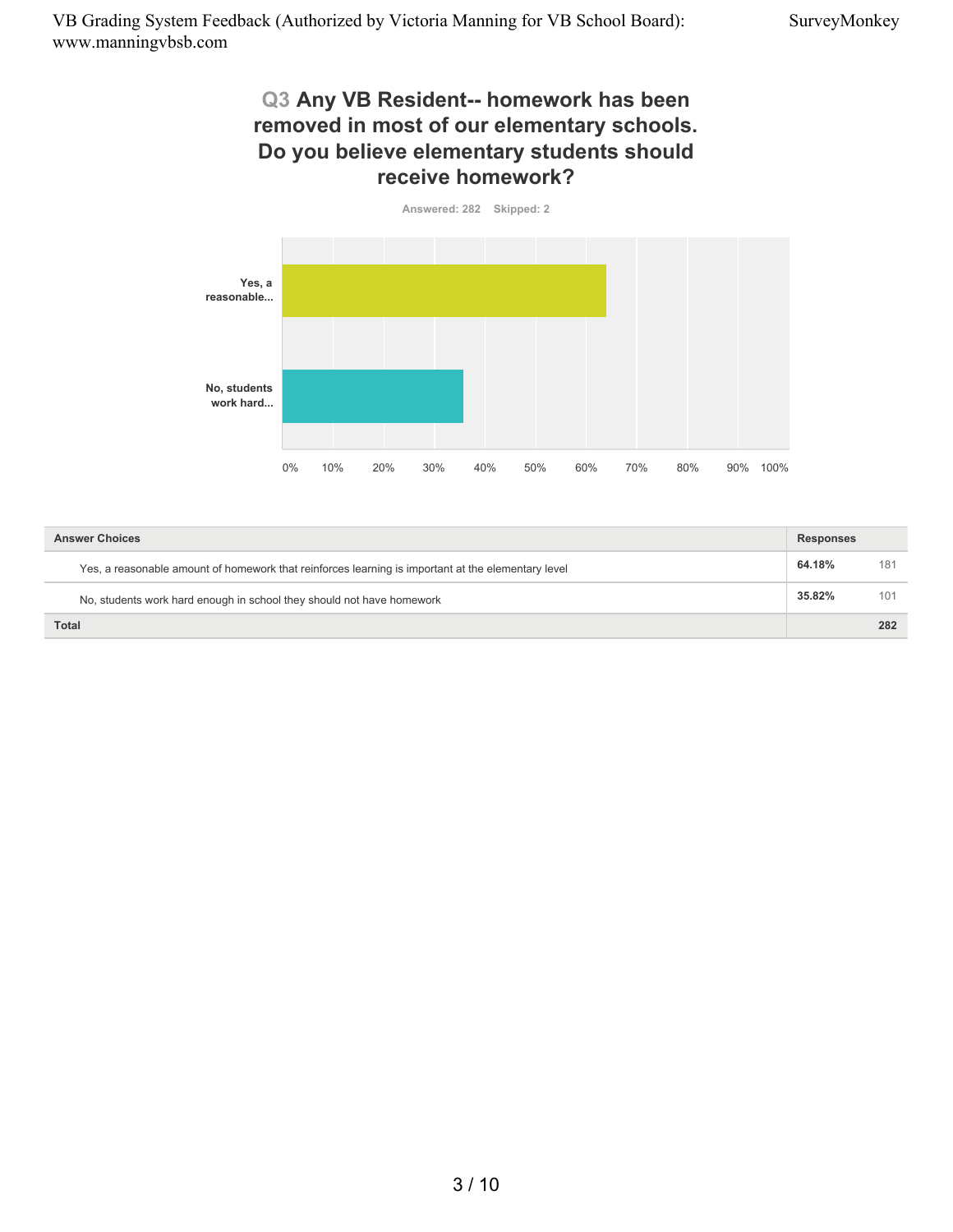## **Q4 Would you support the implementation of the elementary grading practices (Standards Based Grading-SBG) at the middle and high school level in Va Beach?**



| <b>Answer Choices</b>                                                        |        | <b>Responses</b> |  |
|------------------------------------------------------------------------------|--------|------------------|--|
| Yes, I believe theseSBGpractices should be implemented in all of our schools | 8.54%  | 24               |  |
| No, these SBG practices should NOT be implemented in all of our schools      | 91.46% | 257              |  |
| <b>Total</b>                                                                 |        | 281              |  |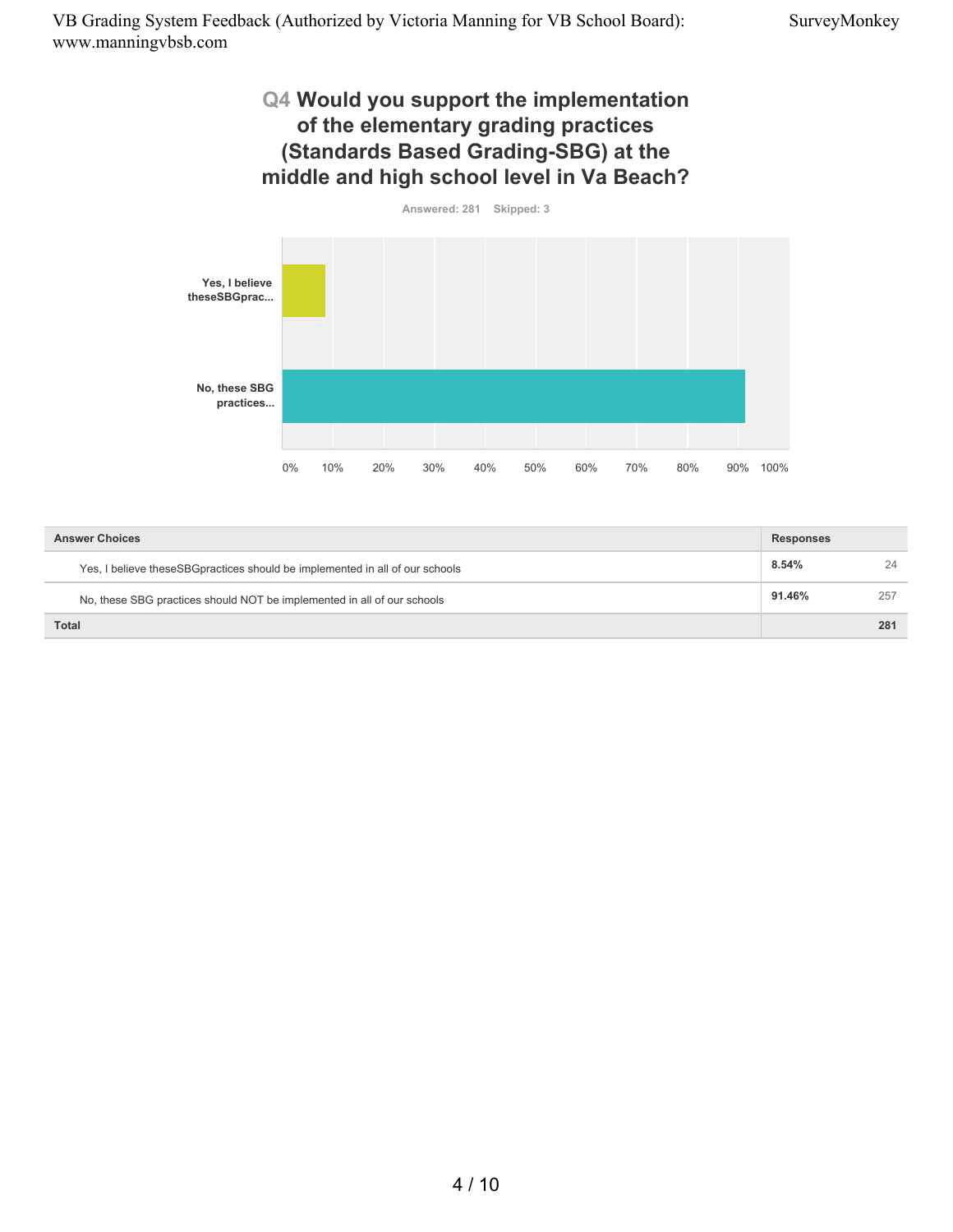

| Q5 Do you have any additional comments? |  |
|-----------------------------------------|--|
|-----------------------------------------|--|

| <b>Answer Choices</b>      | <b>Responses</b> |
|----------------------------|------------------|
| Yes, see my comments below | 34.24%<br>88     |
| No                         | 169<br>65.76%    |
| <b>Total</b>               | 257              |

| #              | Other (please specify)                                                                                                                                                                                                                                                                                                                                                                                                                                                                                                                                                                                                                                                                                                                                                                                                                                                                                                                                                                                                                                                                                                                                                                                                                    | Date               |
|----------------|-------------------------------------------------------------------------------------------------------------------------------------------------------------------------------------------------------------------------------------------------------------------------------------------------------------------------------------------------------------------------------------------------------------------------------------------------------------------------------------------------------------------------------------------------------------------------------------------------------------------------------------------------------------------------------------------------------------------------------------------------------------------------------------------------------------------------------------------------------------------------------------------------------------------------------------------------------------------------------------------------------------------------------------------------------------------------------------------------------------------------------------------------------------------------------------------------------------------------------------------|--------------------|
| 1              | We need to prepare our children for the real world and give them the tools to succeed. There is always room for grace<br>to be offered but actions need consequences (positive and negative)                                                                                                                                                                                                                                                                                                                                                                                                                                                                                                                                                                                                                                                                                                                                                                                                                                                                                                                                                                                                                                              | 10/2/2016 11:26 PM |
| $\overline{2}$ | Standards based heading may present a problem for children who don't understand the importance of self<br>accountability                                                                                                                                                                                                                                                                                                                                                                                                                                                                                                                                                                                                                                                                                                                                                                                                                                                                                                                                                                                                                                                                                                                  | 10/2/2016 3:09 AM  |
| 3              | Classes and grading need to be at a pace the kids can grasp the info balanced with a                                                                                                                                                                                                                                                                                                                                                                                                                                                                                                                                                                                                                                                                                                                                                                                                                                                                                                                                                                                                                                                                                                                                                      | 10/1/2016 10:05 AM |
| 4              | I believe homework is fine in the elementary school however they say 15 min which at time seems more then that. I<br>also feel even at this level the homework sheets are not always what they seem to be.                                                                                                                                                                                                                                                                                                                                                                                                                                                                                                                                                                                                                                                                                                                                                                                                                                                                                                                                                                                                                                | 10/1/2016 7:51 AM  |
| 5              | There are bigger issues than grading policy in the Virginia Beach City Public Schools.                                                                                                                                                                                                                                                                                                                                                                                                                                                                                                                                                                                                                                                                                                                                                                                                                                                                                                                                                                                                                                                                                                                                                    | 9/30/2016 10:42 AM |
| 6              | all day kindergarten needs to be in place                                                                                                                                                                                                                                                                                                                                                                                                                                                                                                                                                                                                                                                                                                                                                                                                                                                                                                                                                                                                                                                                                                                                                                                                 | 9/27/2016 12:43 PM |
| 7              | The traditional system grades the parent and student not just the student. This is not fair especially to single parent or<br>low education families                                                                                                                                                                                                                                                                                                                                                                                                                                                                                                                                                                                                                                                                                                                                                                                                                                                                                                                                                                                                                                                                                      | 9/23/2016 8:06 PM  |
| 8              | Mu daughter graduated from FCHS in the top of her class. She did not have to study much to achieve an awesome<br>GPA. She was given opporttunities to retake tests or make test corrections. Thus her GPA was artificially inflated.<br>Now as a second year college student, who must study she is surprised that you actually have to study to receive good<br>grades. I think VBCPS let my daughter down because college was one giant punch in the face because her grades in<br>HS were basically given to her, not necessarily earned. AND for the middle schools who have already implemented<br>this type of retake/test corrections these schools are inflating the grades of the students as well. SO when my son<br>goes to apply to various programs; having not been given these opportunities, his peers might get placed in schools<br>based on higher (not really earned) GPA than my son who did it the traditional way, study take a test and that is your<br>grade. The whole system is just ridiculous, this teaches kids a lack of responsibility in general and it will negatively<br>effect them in the end. I am considering pulling my son out of VBCPS for high school to ensure he is prepared for<br>college. | 9/23/2016 1:02 PM  |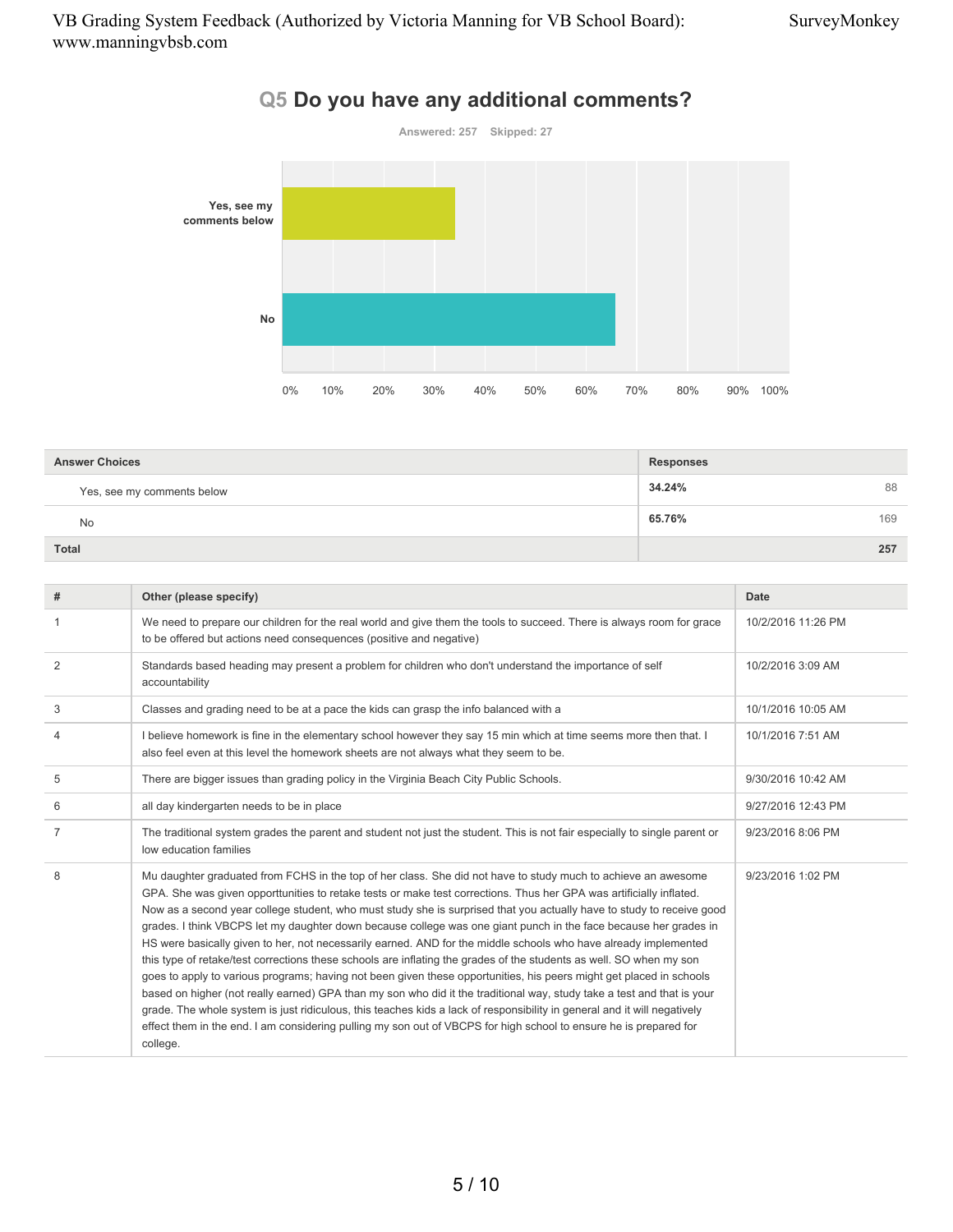| 9  | I am currently a high school student at OLHS. I see no reason for changing the grading scale for middle and high<br>school report cards. This system may be beneficial for younger students, but I feel as though this would present a<br>multitude of new problems if it is introduced at higher levels. The traditional grading system is sufficient for evaluating a<br>student's work and effort. Not only is SBG not compatible for calculating high school GPA, but it also puts an<br>unnecessary amount of extra work on teachers. If students are trying their best, completing their work, and studying,<br>the traditional grading system should be just fine for showing parents how much effort their child puts into class.                                                 | 9/22/2016 1:50 PM  |
|----|-------------------------------------------------------------------------------------------------------------------------------------------------------------------------------------------------------------------------------------------------------------------------------------------------------------------------------------------------------------------------------------------------------------------------------------------------------------------------------------------------------------------------------------------------------------------------------------------------------------------------------------------------------------------------------------------------------------------------------------------------------------------------------------------|--------------------|
| 10 | It's been frustrating as the parent of a gifted elementary student. With SBG, she graded on a completely different set of<br>criteria than her classmate. Since she's reading above grade-level, her "grade" is based on her performance at that<br>level. So, she's making Ps while other children are easily making APs. I've been told that by our GRT that this grading<br>issue for gifted children is handled on a school level and at the discretion of the principal. Obviously, there is no<br>consistent standard among the schools. This makes it difficult since these children are applying to academies and their<br>grades are compared. While I understand SBG, I think traditional grades give us a better idea of how our children are<br>performing on a common scale. | 9/19/2016 5:06 PM  |
| 11 | The practice of grading by objective is time consuming and really does not provide parents with any useful information<br>regarding their child's progress. The whole system is more subjective with no consistency from building to building.                                                                                                                                                                                                                                                                                                                                                                                                                                                                                                                                            | 9/17/2016 6:53 PM  |
| 12 | The system currently in place gives us no idea how our child is actually doing in school. It also does not prepare them<br>for the real world.                                                                                                                                                                                                                                                                                                                                                                                                                                                                                                                                                                                                                                            | 9/17/2016 2:37 AM  |
| 13 | Making our society stupid                                                                                                                                                                                                                                                                                                                                                                                                                                                                                                                                                                                                                                                                                                                                                                 | 9/16/2016 11:16 PM |
| 14 | Question #4 is not a valid question. VBCPS is not considering the same system for middle and high school. Rather<br>they are looking at mastery grading Looking for the level to which a student has actually mastered the objective being<br>asked of them. You, unfortunately, have your facts confused. Mastery grading actually holds our students more<br>accountable as opposed to the current, very skewed system we us which somehow computes a failing grade to be<br>worth six times the mathematical value of any other grade.                                                                                                                                                                                                                                                 | 9/16/2016 7:43 PM  |
| 15 | My son and students do not have any concept of how they are doing with the current grading practices.                                                                                                                                                                                                                                                                                                                                                                                                                                                                                                                                                                                                                                                                                     | 9/16/2016 7:12 PM  |
| 16 | We need our students to be held to high standards and learn accountability.                                                                                                                                                                                                                                                                                                                                                                                                                                                                                                                                                                                                                                                                                                               | 9/16/2016 5:20 PM  |
| 17 | Homework - the were only two options all or none but my opinion is that there should be minimal homework. A<br>maximum of 10 min per elementary subject, 15 min per middle school class and 20 per high school class per night<br>should be implemented.                                                                                                                                                                                                                                                                                                                                                                                                                                                                                                                                  | 9/16/2016 3:19 PM  |
| 18 | More help with children who are twice exceptional would be lovely (gifted and learning disabled)                                                                                                                                                                                                                                                                                                                                                                                                                                                                                                                                                                                                                                                                                          | 9/16/2016 2:40 PM  |
| 19 | My elementary student has about an hour of homework a night. What schools have done away with homework?<br>Elementary students are having a hard time transitioning from letters that do not mean much to A, B, C, D and E.<br>Please return to the old way.                                                                                                                                                                                                                                                                                                                                                                                                                                                                                                                              | 9/16/2016 2:18 PM  |
| 20 | NO to SBG! And there should be better ways to recognize kids who do well. It's like the good students can't be<br>rewarded so everyone else doesn't feel bad.                                                                                                                                                                                                                                                                                                                                                                                                                                                                                                                                                                                                                             | 9/16/2016 1:51 PM  |
| 21 | Students should be assessed based on standards. How will we communicate that information on transcripts to<br>colleges?                                                                                                                                                                                                                                                                                                                                                                                                                                                                                                                                                                                                                                                                   | 9/16/2016 1:32 PM  |
| 22 | remove common core math and bring back traditional math.                                                                                                                                                                                                                                                                                                                                                                                                                                                                                                                                                                                                                                                                                                                                  | 9/16/2016 12:13 PM |
| 23 | There is a growing body of evidence showing homework at the elementary level does not enhance learning. Perhaps<br>at 4th and 5th grade levels, it useful to build good habits for certain subjects (like math or reading) but it should be at<br>the teacher/dept discretion based on evidence and not busy work.                                                                                                                                                                                                                                                                                                                                                                                                                                                                        | 9/16/2016 10:12 AM |
| 24 | Students need responsibility and accountability. Coddling them will not help them in the long run or real world. Do not<br>lower the standards of VBCPS, raise them instead. Many parents do not know how to be involved with their kids'<br>educational needs; that could be a focus area to help students be more successful. Teachers and schools should not<br>be totally responsible for a child's success. No cell phones for students during the school daythat's a huge<br>distraction. More accountability for fund raising on athletic teams to prevent fraud by coaches.                                                                                                                                                                                                       | 9/16/2016 10:01 AM |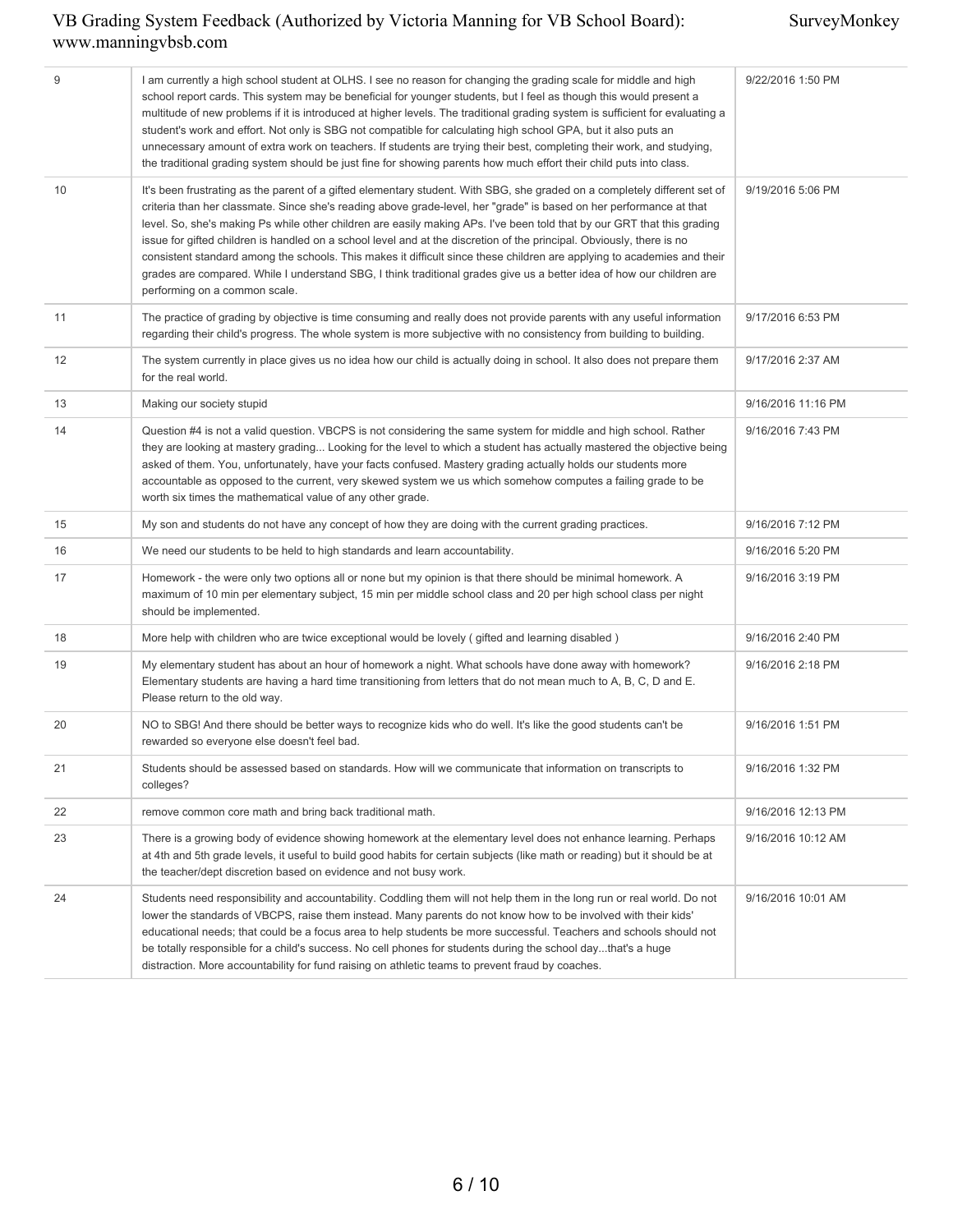| 25 | As a parent of a child who just finished 5th grade, I think the SBG grading system is simply terrible. Let me restate so<br>you make sure to record it SBG is terrible. It's subjective based on each teacher and class. I don't care what I've<br>been told to the contrary. When you get right down to it, it becomes subjective. It doesn't give parents an indicator of<br>whether or not their children need help. Sometimes it's not possible to get an AP on tests, but you never know. Then<br>P can range from no questions incorrect to getting several incorrect. And how on earth do you use the "higher level<br>thinking/application" to give APs in subjects like PE and music??? Again ALL subjective based on teacher! I even had<br>teachers admit it's subjective. Then we get down to playing favorites. Grading should be numbers based. It's fair and<br>not subjective and gives a far better indicator. Also, there is a problem using this grading scale when you move out of<br>VB. We have a lot of students that are military and when the my go to transfer to another school. Guess what! APs go<br>to As and Ps go to Bs. VB schools say this isn't how to convert, but how should any other school in the nation react to<br>this grading system. Beyond frustrated!!! I'm glad my daughter is in 6th grade and no longer needs to deal with it. Do<br>NOT bring it to middle school or high school. | 9/16/2016 9:11 AM  |
|----|--------------------------------------------------------------------------------------------------------------------------------------------------------------------------------------------------------------------------------------------------------------------------------------------------------------------------------------------------------------------------------------------------------------------------------------------------------------------------------------------------------------------------------------------------------------------------------------------------------------------------------------------------------------------------------------------------------------------------------------------------------------------------------------------------------------------------------------------------------------------------------------------------------------------------------------------------------------------------------------------------------------------------------------------------------------------------------------------------------------------------------------------------------------------------------------------------------------------------------------------------------------------------------------------------------------------------------------------------------------------------------------------------------------------------------------|--------------------|
| 26 | I believe Elementary School students should have 1-2 pages of homework so they're prepared for having to do<br>homework at the Middle and High School levels. The grading system doesn't matter as much to me either way as long<br>as I'm able to understand how my child is doing in school.                                                                                                                                                                                                                                                                                                                                                                                                                                                                                                                                                                                                                                                                                                                                                                                                                                                                                                                                                                                                                                                                                                                                       | 9/16/2016 8:13 AM  |
| 27 | The school system asked for parent/community input regarding proposed MS and HS grading policy changes; there<br>was feedback and concerns about moving to SBG and it appears that community input want really wanted. The school<br>system, within the last 8 years, already lowered standards to a 10 pt grading scale, now they want to remove<br>accountability and reduce instruction time. No wonder graduation rates have increased within VBCPS, but SAT scores<br>are declining and seasoned teachers are choosing to teach elsewhere. I have 2 children in Elementary school and 1<br>high-schooler in Beach schools and cannot stand SBG and the lack of meaningful homework and assignment<br>deadlines/accountability. Do not implement these changes at the secondary levels, it's not how the workforce and<br>college work.                                                                                                                                                                                                                                                                                                                                                                                                                                                                                                                                                                                          | 9/16/2016 7:57 AM  |
| 28 | Traditional grading holds kids accountable. There also should be some take home work. This allows me to see what<br>they are working on.                                                                                                                                                                                                                                                                                                                                                                                                                                                                                                                                                                                                                                                                                                                                                                                                                                                                                                                                                                                                                                                                                                                                                                                                                                                                                             | 9/16/2016 7:46 AM  |
| 29 | The SBG is opinion not fact. Numbers are fact                                                                                                                                                                                                                                                                                                                                                                                                                                                                                                                                                                                                                                                                                                                                                                                                                                                                                                                                                                                                                                                                                                                                                                                                                                                                                                                                                                                        | 9/16/2016 7:41 AM  |
| 30 | We need to get our kids ready for the real world. The new grading system doesn't do it!                                                                                                                                                                                                                                                                                                                                                                                                                                                                                                                                                                                                                                                                                                                                                                                                                                                                                                                                                                                                                                                                                                                                                                                                                                                                                                                                              | 9/16/2016 7:24 AM  |
| 31 | The standard based grading is completely flawed. There is still a gpa attached to it and the gasps are too huge by<br>going down 1 step. Let's also not forget that this also completely subjective on the teachers end. Missing 2 questions<br>on an 100 question test doesn't qualify as anything but satisfactory. That's a great test score call it what it is an A.                                                                                                                                                                                                                                                                                                                                                                                                                                                                                                                                                                                                                                                                                                                                                                                                                                                                                                                                                                                                                                                             | 9/16/2016 7:19 AM  |
| 32 | I believe that 4/5th graders should be receiving homework so they can mentally prepare for middle school. Our kids<br>are not prepared for 6th grade. The SBG is confusing for parents & kids. I think it sugar coats failing or not<br>understanding the standards.                                                                                                                                                                                                                                                                                                                                                                                                                                                                                                                                                                                                                                                                                                                                                                                                                                                                                                                                                                                                                                                                                                                                                                 | 9/16/2016 6:15 AM  |
| 33 | I feel the SBG does not give a clear picture of how the student is performing. It is too broad and vague.                                                                                                                                                                                                                                                                                                                                                                                                                                                                                                                                                                                                                                                                                                                                                                                                                                                                                                                                                                                                                                                                                                                                                                                                                                                                                                                            | 9/16/2016 5:54 AM  |
| 34 | Go back to the a,bc grading system. Allow more recess in elementary school, everyone needs some homework based<br>the amount based on grade level and the class there in.                                                                                                                                                                                                                                                                                                                                                                                                                                                                                                                                                                                                                                                                                                                                                                                                                                                                                                                                                                                                                                                                                                                                                                                                                                                            | 9/16/2016 5:21 AM  |
| 35 | I am the grandparent of a fourth grader who lives with me. I get her off the bus and have always seen to it that her<br>homework is done. It is hard for me to under stand how a child can benefit from having no homework.isntit beneficial<br>to go over what was learned in class, or to review their social studies, math or science? How does the parent even<br>know what they are studying in class? Conversations with the child after school and at dinner time will only tell you<br>what the child wants you to know. I am having a very hard time adjusting to this!                                                                                                                                                                                                                                                                                                                                                                                                                                                                                                                                                                                                                                                                                                                                                                                                                                                     | 9/15/2016 11:19 PM |
| 36 | I do not think lowering the standards and taking the actual accountability away from the students does anything for<br>them. They are NOT set up for the real world, work ethic sucks and they think eveything is negotiable because that is<br>now HS work is being presented. Thank you.                                                                                                                                                                                                                                                                                                                                                                                                                                                                                                                                                                                                                                                                                                                                                                                                                                                                                                                                                                                                                                                                                                                                           | 9/15/2016 10:27 PM |
| 37 | Elementary schools need to bring back honor roll and principal's lists back. The school needs to bring back the<br>traditional grading system.                                                                                                                                                                                                                                                                                                                                                                                                                                                                                                                                                                                                                                                                                                                                                                                                                                                                                                                                                                                                                                                                                                                                                                                                                                                                                       | 9/15/2016 10:12 PM |
| 38 | The SBG if implemented properly and aligned throughout the district is beneficial and great! However, every teacher in<br>every classroom and every building grades differentlyeven if it is calibrated. New teachers are not really trained on<br>SBG. Lastly, aren't the grades still averaged in synergy? I love the idea of SBG, I do not believe the district is using it<br>to it's fullest capabilities.                                                                                                                                                                                                                                                                                                                                                                                                                                                                                                                                                                                                                                                                                                                                                                                                                                                                                                                                                                                                                      | 9/15/2016 9:05 PM  |
| 39 | Zeros are appropriate if no work is done and late work show be down graded!                                                                                                                                                                                                                                                                                                                                                                                                                                                                                                                                                                                                                                                                                                                                                                                                                                                                                                                                                                                                                                                                                                                                                                                                                                                                                                                                                          | 9/15/2016 8:58 PM  |
| 40 | I think implementing g these standards may help erase the stigma felt by some students when receiving a poor grade.<br>The elementary method appears to bring focus to over all knowledge vs the grade.                                                                                                                                                                                                                                                                                                                                                                                                                                                                                                                                                                                                                                                                                                                                                                                                                                                                                                                                                                                                                                                                                                                                                                                                                              | 9/15/2016 7:54 PM  |
| 41 | 10-15 min of homework not hours                                                                                                                                                                                                                                                                                                                                                                                                                                                                                                                                                                                                                                                                                                                                                                                                                                                                                                                                                                                                                                                                                                                                                                                                                                                                                                                                                                                                      | 9/15/2016 7:46 PM  |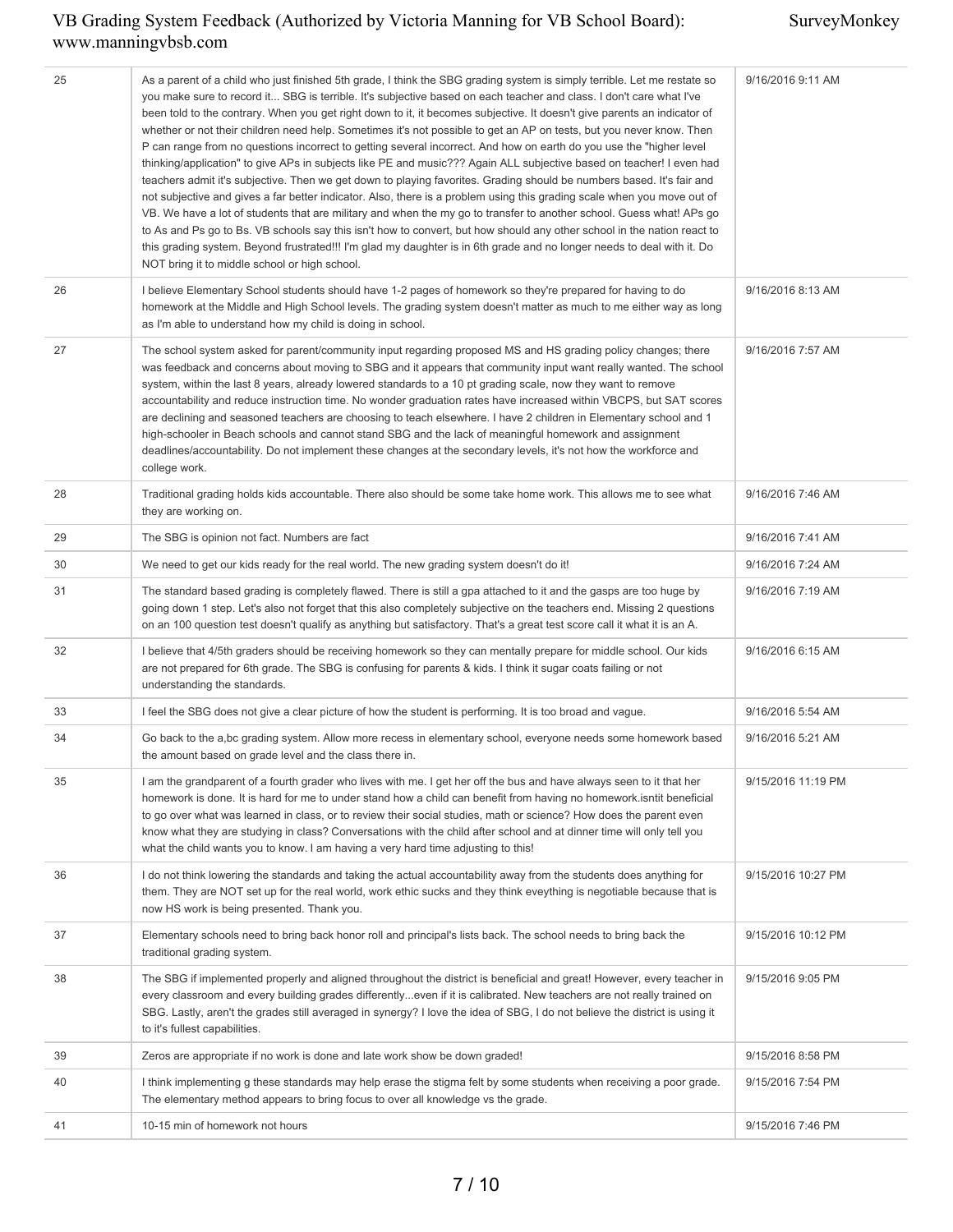SurveyMonkey

| 42 | Go back to A B C D F                                                                                                                                                                                                                                                                                                                                                                                                                                                                                                                                                                                                                                                                                                                                                                                                                                                                                                                    | 9/15/2016 7:40 PM  |
|----|-----------------------------------------------------------------------------------------------------------------------------------------------------------------------------------------------------------------------------------------------------------------------------------------------------------------------------------------------------------------------------------------------------------------------------------------------------------------------------------------------------------------------------------------------------------------------------------------------------------------------------------------------------------------------------------------------------------------------------------------------------------------------------------------------------------------------------------------------------------------------------------------------------------------------------------------|--------------------|
| 43 | Unless universities change to a standards based grading system, I believe public schools should prepare students to<br>be successful in college. I, as a parent, can understand that if my child gets an A or B, they understand the material<br>being taught. C or D-needs work. E- I need to meet with the teacher and line up some tutoring.                                                                                                                                                                                                                                                                                                                                                                                                                                                                                                                                                                                         | 9/15/2016 6:55 PM  |
| 44 | Homework in elementary school should be reading for pleasure. Once school starts back each fall, my grandson does<br>not read for pleasure unless it is his homework. There is not enough time once the other homework is completed.                                                                                                                                                                                                                                                                                                                                                                                                                                                                                                                                                                                                                                                                                                    | 9/15/2016 6:54 PM  |
| 45 | Students should receive zeroes for not completing work and lose points for turning in late                                                                                                                                                                                                                                                                                                                                                                                                                                                                                                                                                                                                                                                                                                                                                                                                                                              | 9/15/2016 6:27 PM  |
| 46 | Save the VBCPS standards. Save our students                                                                                                                                                                                                                                                                                                                                                                                                                                                                                                                                                                                                                                                                                                                                                                                                                                                                                             | 9/15/2016 6:03 PM  |
| 47 | The currently elementary grading system is very subjective and not consistent among teachers. What may be an AP<br>for one teacher could be a P for another. Also, this grading system has taken away all motivation--no honor roll,<br>Principal's List or BUG roll. Too much emphasis is placed on behavior and not academics. I have no idea where my<br>child stands because a P means nothing to me.                                                                                                                                                                                                                                                                                                                                                                                                                                                                                                                               | 9/15/2016 5:35 PM  |
| 48 | Prefer traditional grading with transparency when changes are sought.                                                                                                                                                                                                                                                                                                                                                                                                                                                                                                                                                                                                                                                                                                                                                                                                                                                                   | 9/15/2016 3:53 PM  |
| 49 | I am a retired teacher. I taught for 34 years. I have seen first hand how the curriculum has become less demanding of<br>the student                                                                                                                                                                                                                                                                                                                                                                                                                                                                                                                                                                                                                                                                                                                                                                                                    | 9/15/2016 2:30 PM  |
| 50 | This grading system is ridiculous and does NOTHING to prepare my child for college and beyond. If it continues past<br>elementary school I will pull my son out and send him to private school.                                                                                                                                                                                                                                                                                                                                                                                                                                                                                                                                                                                                                                                                                                                                         | 9/15/2016 7:51 AM  |
| 51 | I think the school board should be listening to our teachers opinions more on these topics                                                                                                                                                                                                                                                                                                                                                                                                                                                                                                                                                                                                                                                                                                                                                                                                                                              | 9/15/2016 7:22 AM  |
| 52 | We have a responsibility to help students develop strong work ethics and a sense of personal responsibility for their<br>own success. This cannot be accomplished if we give grades for work that was not submitted and require nothing to<br>be done outside of class.                                                                                                                                                                                                                                                                                                                                                                                                                                                                                                                                                                                                                                                                 | 9/15/2016 6:52 AM  |
| 53 | Standards based grading system is horrible- hard to understand, hard to know when, your child needs help, and does<br>not help them reach their full potential.                                                                                                                                                                                                                                                                                                                                                                                                                                                                                                                                                                                                                                                                                                                                                                         | 9/15/2016 6:24 AM  |
| 54 | Students need to be taught responsibly. They are responsible to study and complete work on time. That is the real<br>world.                                                                                                                                                                                                                                                                                                                                                                                                                                                                                                                                                                                                                                                                                                                                                                                                             | 9/15/2016 6:07 AM  |
| 55 | The amount of homework should be based on grade level. Occasional practice in the early grades increasing in small<br>increments through 5th grade. At the middle school level homework should become more regular, but still in<br>reasonable amounts. As a retired high school teacher, one difficulty we had was that students came to us with no<br>expectation to do homework and without the organizational skills to manage the required work. At the high school<br>level, students should be prepared to successfully manage doing the homework needed to practice material they are<br>learning, to complete out of class projects and to do the reading needed for a class. Bottom line, we are preparing<br>students to be a part of the work force, to complete college, to pursue a career. We are failing to prepare students for<br>life if we have never expected them to work independently outside of the classroom. | 9/14/2016 11:40 PM |
| 56 | Go back to A BCD grading please!!!                                                                                                                                                                                                                                                                                                                                                                                                                                                                                                                                                                                                                                                                                                                                                                                                                                                                                                      | 9/14/2016 10:25 PM |
| 57 | We need to make it easier for children to pass by teaching them responsibilities and not excusing them or their parents<br>from this responsibility.                                                                                                                                                                                                                                                                                                                                                                                                                                                                                                                                                                                                                                                                                                                                                                                    | 9/14/2016 9:42 PM  |
| 58 | I believe in SBG at all levels, however I think VBSchools have gone a bit too far and have too many components. I<br>don't think elementary school students should have nightly homework, but I do think summer refresher work or a<br>longer school year is valuable instead.                                                                                                                                                                                                                                                                                                                                                                                                                                                                                                                                                                                                                                                          | 9/14/2016 9:21 PM  |
| 59 | We need to hold all students to high standards, and make them accountable. No homework disconnects parents from<br>what's going on in school. Kids in elementary school shouldn't have more than 30 minutes of homework, including<br>reading. Fifth grade students should be hel to a higher level to prepare them for middle school. Additionally, standards<br>based grading does nothing to help students. Any good teacher is going to remediate and re-assess students who are<br>struggling. They don't need 100 chances to earn a P. Also, students in 4-5 grades should receive academic<br>recognition for their hard work. The everybody gets a trophy approach to school is doing nothing to prepare our<br>students to be competitive in the global economy.                                                                                                                                                               | 9/14/2016 9:02 PM  |
| 60 | Please stop this nonsense!!! VBCPS has not reason NOT to be a great system. Please don't screw this up.                                                                                                                                                                                                                                                                                                                                                                                                                                                                                                                                                                                                                                                                                                                                                                                                                                 | 9/14/2016 7:50 PM  |
| 61 | Middle school and high schools need homework, but eaxh subject should have a given night. No home work should<br>add up to more then2 hours a night.                                                                                                                                                                                                                                                                                                                                                                                                                                                                                                                                                                                                                                                                                                                                                                                    | 9/14/2016 7:29 PM  |
| 62 | Hold our kids accountable. Allow teachers to teach!!!                                                                                                                                                                                                                                                                                                                                                                                                                                                                                                                                                                                                                                                                                                                                                                                                                                                                                   | 9/14/2016 7:04 PM  |
| 63 | I hadn't thought about standard based grading for MS or HS, but that would pinpoint the needs of our kids.                                                                                                                                                                                                                                                                                                                                                                                                                                                                                                                                                                                                                                                                                                                                                                                                                              | 9/14/2016 6:43 PM  |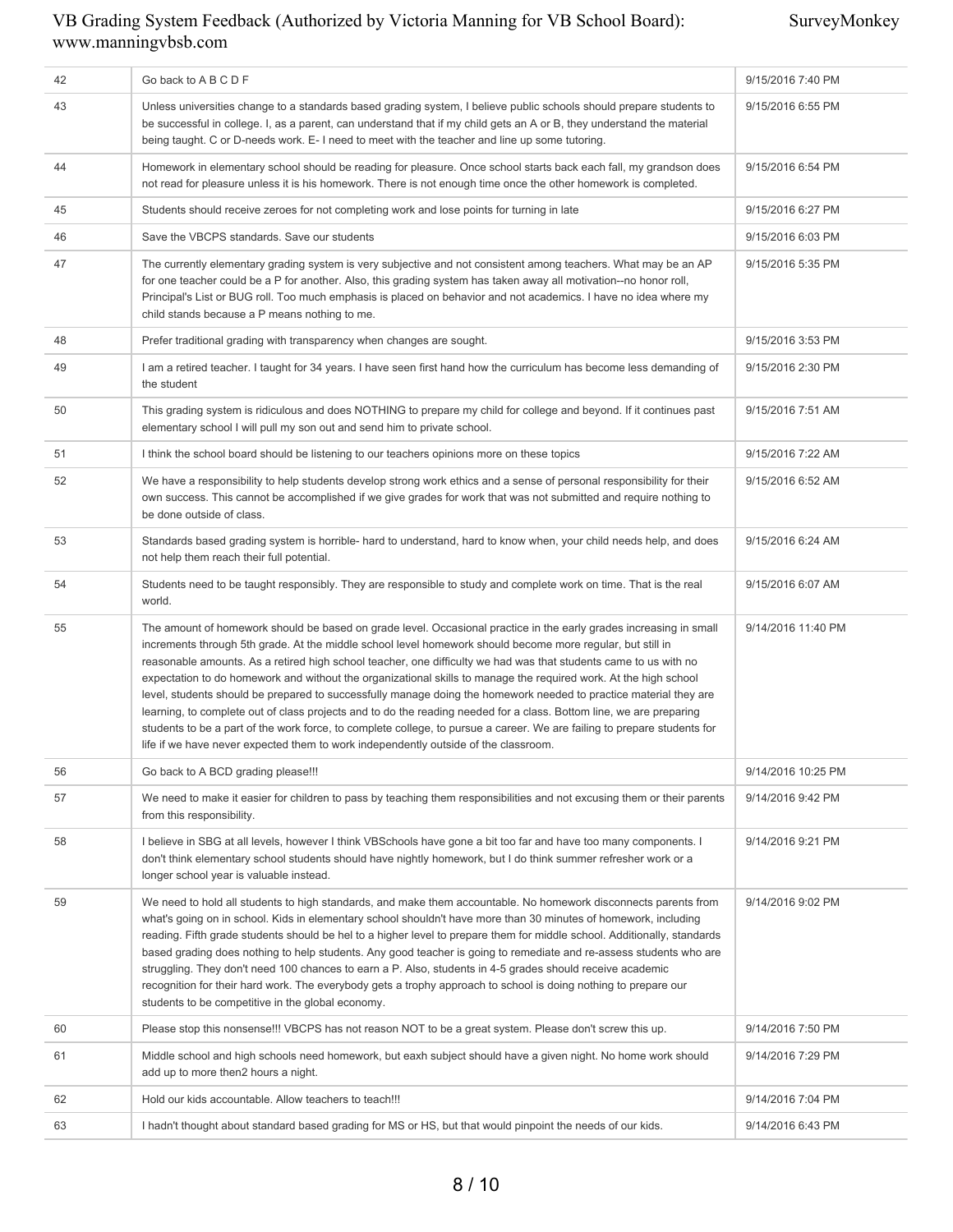SurveyMonkey

| 64 | We are lowering our expectations of our students to achieve the desired statistics that make administrators look good.                                                                                                                                                                                                                                                                                                                                                                                                                                                                                                                                                                                                                                                                                                                                                                                                                                                                                                                                                                                                                                                                                                                                                                                                                                                                                                                                                                           | 9/14/2016 6:30 PM  |
|----|--------------------------------------------------------------------------------------------------------------------------------------------------------------------------------------------------------------------------------------------------------------------------------------------------------------------------------------------------------------------------------------------------------------------------------------------------------------------------------------------------------------------------------------------------------------------------------------------------------------------------------------------------------------------------------------------------------------------------------------------------------------------------------------------------------------------------------------------------------------------------------------------------------------------------------------------------------------------------------------------------------------------------------------------------------------------------------------------------------------------------------------------------------------------------------------------------------------------------------------------------------------------------------------------------------------------------------------------------------------------------------------------------------------------------------------------------------------------------------------------------|--------------------|
| 65 | When I went to elementary school, grading was 1,2,3,4 in the various categories (similar to the AP, P, DP, N). I think it<br>would be hard to quantitatively emply an A, B, C, D system in elementary school without numerically graded tests (0-<br>100), wherein you can then can be correlated to A, B, C, D (even fit to a Bell Curve, as is done in college). And I think<br>numerically scored tests in early elementary school are not the best approach.                                                                                                                                                                                                                                                                                                                                                                                                                                                                                                                                                                                                                                                                                                                                                                                                                                                                                                                                                                                                                                 | 9/14/2016 4:07 PM  |
| 66 | UTI trying to fix an honorable grading system that as never broken to begin with. All schools should have the traditional<br>A, B, C, D, E grading scale. Parents understand it, students have to earn it, and teachers can be more efficient with<br>their time.                                                                                                                                                                                                                                                                                                                                                                                                                                                                                                                                                                                                                                                                                                                                                                                                                                                                                                                                                                                                                                                                                                                                                                                                                                | 9/14/2016 3:58 PM  |
| 67 | Frustrated that Honor Roll is no longer honorabl e or worth striving for. Kids that work hard, turn in homework on time<br>& exceed expectations should be honored with the grades that they earned by working harder. Kids are all different<br>which is extraordinary & they're not all going to get the same grades & that is okay.                                                                                                                                                                                                                                                                                                                                                                                                                                                                                                                                                                                                                                                                                                                                                                                                                                                                                                                                                                                                                                                                                                                                                           | 9/14/2016 3:43 PM  |
| 68 | We've been in many states and had both grading systems. My child finds the SBG system less motivating. Striving for<br>all "A's" is a more concrete goal than than doing better in a skill.                                                                                                                                                                                                                                                                                                                                                                                                                                                                                                                                                                                                                                                                                                                                                                                                                                                                                                                                                                                                                                                                                                                                                                                                                                                                                                      | 9/14/2016 2:54 PM  |
| 69 | Homework for the sake of homework is hard on the families of elementary school students. However, work not<br>completed during the day should be sent home as homework. Additionally, in 3rd thru 5th grades, an effort should be<br>made to introduce learning at home so there isn't a huge shock in middle school.                                                                                                                                                                                                                                                                                                                                                                                                                                                                                                                                                                                                                                                                                                                                                                                                                                                                                                                                                                                                                                                                                                                                                                            | 9/14/2016 2:03 PM  |
| 70 | Adults are not expected to sit, quietly for 6 hours at a time. Why should we expect it of our children. PE and Arts are<br>just as important as English, Math, Science & History. I understand budget restrictions. But there has to be a better<br>way.                                                                                                                                                                                                                                                                                                                                                                                                                                                                                                                                                                                                                                                                                                                                                                                                                                                                                                                                                                                                                                                                                                                                                                                                                                         | 9/14/2016 2:00 PM  |
| 71 | We are not getting our kids ready for college or vocational work with implications of the real world.                                                                                                                                                                                                                                                                                                                                                                                                                                                                                                                                                                                                                                                                                                                                                                                                                                                                                                                                                                                                                                                                                                                                                                                                                                                                                                                                                                                            | 9/14/2016 12:33 PM |
| 72 | These current grading practices do not prepare our kids for middle school, and if anything it coddles them, especially<br>in the higher elementary grades. We send them off with the idea that they didn't need to see dp and n as bad grades,<br>just that they needed more time to learn the material. These kids didn't get more time to learn it, and often came out<br>thinking that they were fine until they fail the sol tests. Little so they realize that dp and n are equivalent to low c to<br>failing grades. How is this giving them opportunities (or parents) to correct it? It's like giving them a high five for not<br>knowing what they are doing. Kids need accountability and they need to know where they stand. They also need to be<br>prepared. And this system does not do any of that.                                                                                                                                                                                                                                                                                                                                                                                                                                                                                                                                                                                                                                                                               | 9/14/2016 12:12 PM |
| 73 | This new grading system is neither realistic nor practical. It lowers expectations and removes the motivation and<br>incentive for students to work.                                                                                                                                                                                                                                                                                                                                                                                                                                                                                                                                                                                                                                                                                                                                                                                                                                                                                                                                                                                                                                                                                                                                                                                                                                                                                                                                             | 9/14/2016 11:56 AM |
| 74 | SBG does not adequately acknowledge high achieving students. The "P" range is too broad and doesn't give parents<br>an adequate view of how a child is performing. It does nothing to prepare children for future expectations beyond<br>elementary education.                                                                                                                                                                                                                                                                                                                                                                                                                                                                                                                                                                                                                                                                                                                                                                                                                                                                                                                                                                                                                                                                                                                                                                                                                                   | 9/14/2016 11:54 AM |
| 75 | The powers that be need to listen more and act less. Give students a firm foundation which will serve them their whole<br>working lives.                                                                                                                                                                                                                                                                                                                                                                                                                                                                                                                                                                                                                                                                                                                                                                                                                                                                                                                                                                                                                                                                                                                                                                                                                                                                                                                                                         | 9/14/2016 11:27 AM |
| 76 | There will be no student accountability. It's a set up for failure.                                                                                                                                                                                                                                                                                                                                                                                                                                                                                                                                                                                                                                                                                                                                                                                                                                                                                                                                                                                                                                                                                                                                                                                                                                                                                                                                                                                                                              | 9/14/2016 11:14 AM |
| 77 | Please bring back accountability. Timeliness and responsibility are important traits for our students.                                                                                                                                                                                                                                                                                                                                                                                                                                                                                                                                                                                                                                                                                                                                                                                                                                                                                                                                                                                                                                                                                                                                                                                                                                                                                                                                                                                           | 9/14/2016 11:09 AM |
| 78 | Raised two children in the public school system and believe the A, B, C, D, F grading system is simple and works<br>great for all. Also, believe homework should be mandatory for all students and parents alike. This whole process is for<br>the benefit of attending college one day to become whatever one chooses. If it is not broken, let it remain. Do not test<br>out something new on the children and their families when the old system is not broken.                                                                                                                                                                                                                                                                                                                                                                                                                                                                                                                                                                                                                                                                                                                                                                                                                                                                                                                                                                                                                               | 9/14/2016 10:18 AM |
| 79 | SBG destroys motivation to do your best. It promotes a system of mediocrity. By lumping high achievers into the same<br>"grade category" with average students, there is no differentiation in reporting, teaching or recognition. Highly<br>motivated students are demotivated by this system. Parents don't understand the report cards or what their child is<br>being graded on. The teachers have no way of objectively assessing students, as grading rubrics are purposely<br>subjective. There is a high amount of personal bias inherent in this system. If the school administration is left<br>uncontrolled, as it appears is now the case, the best we can hope for is a change in our Federal Government that will<br>allow tax payers to take their children (and their tax dollars) to schools that care what the parents, community and<br>students have overwhelmingly voiced. Parents know their children and how they learn better than a few people sitting<br>in offices that are disconnected from the reality of all of this. SBG has been a complete disaster everywhere it has<br>been implemented. This is only being implemented to increase graduation rates for one specific gender and minority<br>group. Unfortunately, Mr. Superintended will soon learn that it won't work. The only thing that will help this group of<br>students is to change the family unit, I.e., the values that have been instilled (or not) in these children. Good luck with<br>that. | 9/14/2016 8:47 AM  |